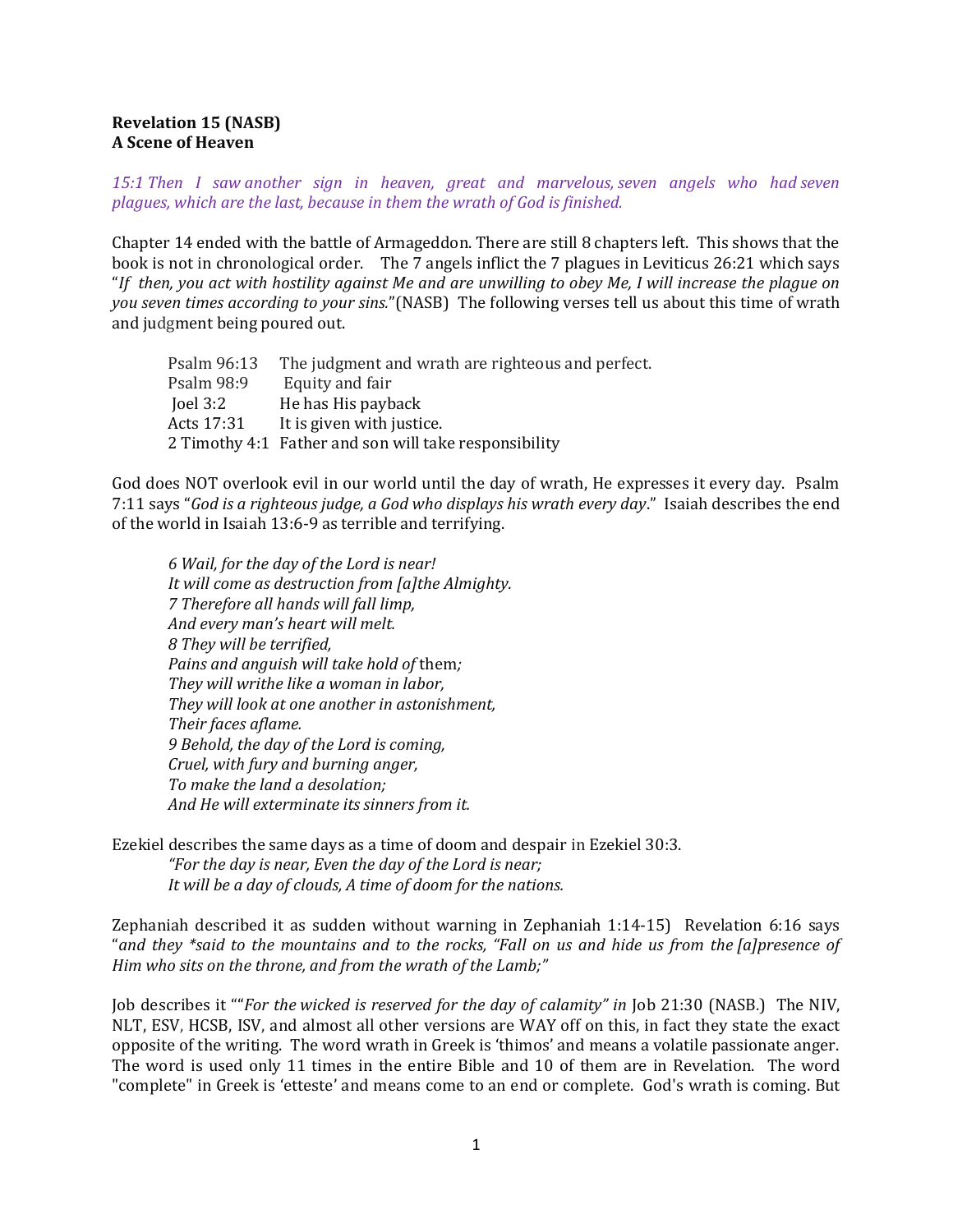right up until the final day, He is trying to win believers. God is NOT an unfair tyrant in His wrath. In Deuteronomy 32:4 it says ""The Rock! His work is perfect, For all His ways are just; A God of faithfulness and without injustice, Righteous and upright is He." The word for "plagues" is "plege" and means to wound or strike with blows. Knowing that, these 7 last plagues are not plagues as we know them but rather they are powerful deadly plagues.

15:2 And I saw something like a sea of glass mixed with fire, and those who had been victorious over the beast and his image and the number of his name, standing on the sea of glass, holding harps of God.

Ezekiel said that this "sea of glass" was like crystal in Ezekiel 1:22. It says "Now over the heads of the living beings there was something like an expanse, like the awesome gleam of crystal, spread out over their heads." John's vision differs in that he described it as glass mixed with fire. Moses described as sapphire in Exodus 24:10.

In the following verses the fire represents different things.

| Hebrews 10:27   | Absolute and final judgment            |
|-----------------|----------------------------------------|
| Numbers 11:1    | God's anger or wrath                   |
| Numbers 16:35   | God knows who is guilty and innocent   |
| Deuteronomy 9:3 | God will destroy them                  |
| Psalm 50:3      | God's enemy will be destroyed          |
| Psalm 97:3      | No one escapes, God consumes His foes. |
| Isaiah 66:15    | God's rebuke                           |
| 2 Peter 3:7     | God knows the set day                  |

Man will NOT destroy the planet through nuclear bombs, global warming or anything else. It is all part of God's plan. "Those who had victory over the beast" were those who believed after the Rapture. These saints did NOT live through the Tribulation. The only others ever shown with harps were given in Revelation 5:8. It says "the four living beings and the twenty-four elders fell down before the Lamb. Each one had a harp". It means that they were special to God.

"The appearance of the tribulation saints makes the point that God sends His wrath as an act of vengeance on those who mistreat His people." John MacArthur

How many times have we seen this so far that God's wrath is punishment against those who oppose God's people?

 15:3 And they \*sang the song of Moses, the bond-servant of God, and the song of the Lamb, saying, "Great and marvelous are Your works, O Lord God, the Almighty; Righteous and true are Your ways, King of the nations! 4 "Who will not fear, O Lord, and glorify Your name? For You alone are holy; For all the nations will come and worship before You, For Your righteous acts have been revealed."

The song being sung is one song. It shows the joining of the new to the old. The song describes God's works as great and marvelous. (Psalm 139:14) God's ways are described as true and just in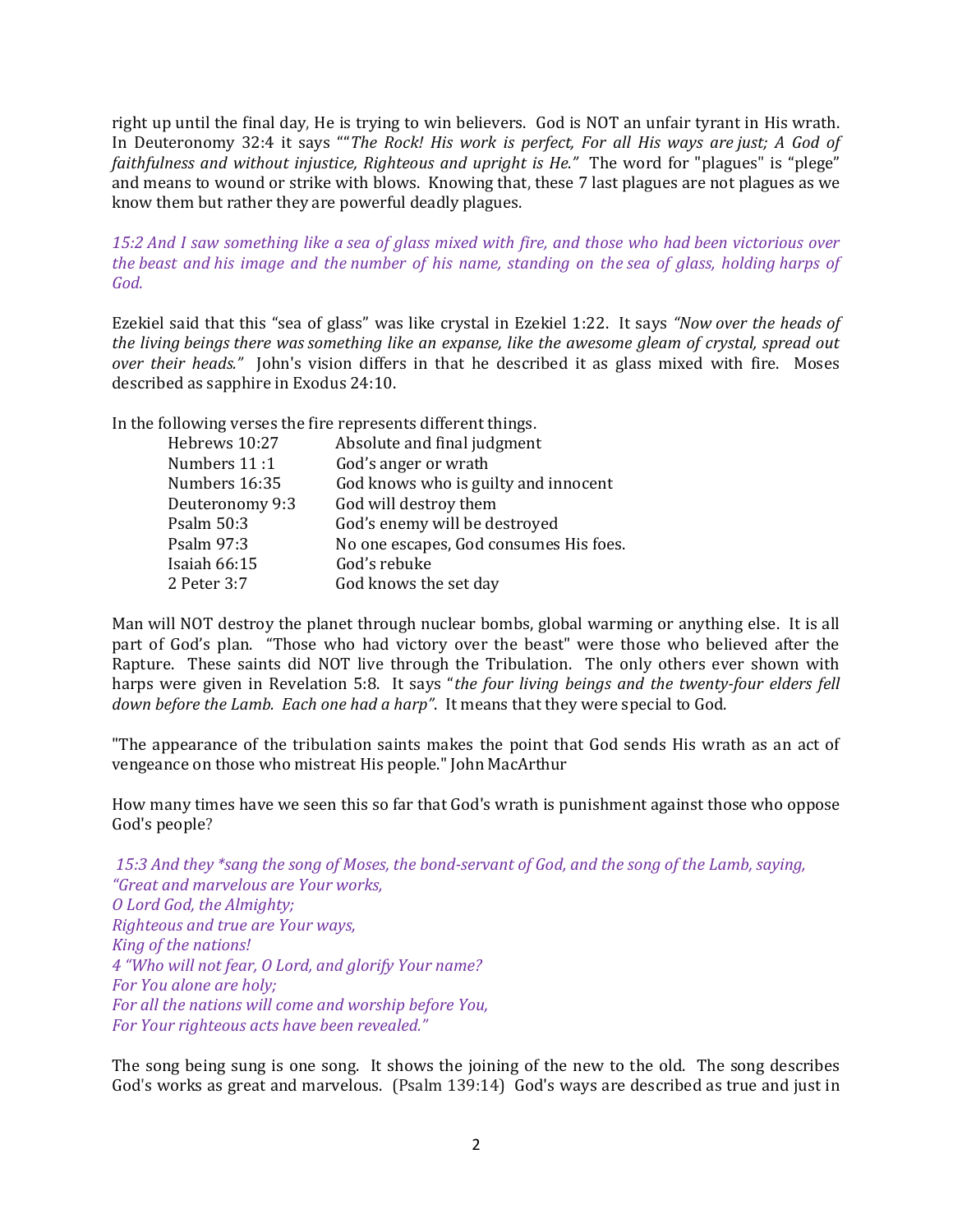Daniel 4:37, Deuteronomy 32:4 and Hosea 14:9. The following verses describes God's worthiness as god alone is Holy and worthy of our praise. 1 Samuel 2:2, Psalm 22:3, Psalm 99: 5 and 9, Psalm 111:9, Isaiah 6:3 and Isaiah 57

Romans 14:11 describes God's prominence as above all we will praise Him. Psalm 86:9 says that every person and every nation will praise God.

15:5 After these things I looked, and the temple of the tabernacle of testimony in heaven was opened, 6 and the seven angels who had the seven plagues came out of the temple, clothed in linen, clean and bright, and girded around their chests with golden sashes.

This is the 9th time that John uses the phrase "After these things". The first thing that John notices in this new vision is the temple of the tabernacle of testimony was open. The purpose of the tabernacle was for God to dwell in it. (Exodus 25:8-9 – "Have the people of Israel build me a holy sanctuary so I can live among them. 9 You must build this Tabernacle and its furnishings exactly according to the pattern I will show you.") It was designed by God. The word for 'temple' in Greek is "naos" and it means Holy of Holies. This was not the first time that John saw the tabernacle. He saw the Ark of the Covenant inside the tabernacle in Revelation 11:19. It says "Then, in heaven, the Temple of God was opened and the Ark of his covenant could be seen inside the Temple." Only two versions, the NIV and the NLT call it the Ark of the Covenant. Almost every other version calls it the Tabernacle of the testimony or the Ark of testimony. See Exodus 25:22, Numbers 1:50, Number 1:53 and Acts 7:44. The important difference in these names is that testimony refers to one party. A covenant requires at least two people.

Next John saw seven angels. The 7 angels were bringing seven plagues of God. These angels came from the throne of God. It is not likely or unsure whether these angels are the ones describe in Matthew 13:41-42 and Matthew 13:49-50 ("49 So it will be at the end of the age; the angels will come forth and take out the wicked from among the righteous, 50 and will throw them into the furnace of fire; in that place there will be weeping and gnashing of teeth."). If we look at the verses in Matthew we can see that these angels gather the wicked and throw them into the furnace of fire. This does not happen until God's final judgment. MacArthur, Swindoll, Pastor Brian . . . are not the authority. God is. We learn from Revelation 20:7 and 10-15 that Satan is released and after Satan is released there is an order and humans are thrown into the fire last. Clothed in white represents purity and righteousness. Revelation 19:8 says "It was given to her to clothe herself in fine linen, bright and clean; for the fine linen is the righteous acts of the saints.

15:7 Then one of the four living creatures gave to the seven angels seven golden bowls full of the wrath of God, who lives forever and ever. 8 And the temple was filled with smoke from the glory of God and from His power; and no one was able to enter the temple until the seven plagues of the seven angels were finished.

One of the 4 living creatures gave the bowls to the seven angels. According to MacArthur these entities are cherubims. You can read further in 1 Samuel 4:4, 2 Samuel 6:2, 2 Samuel 22:11, Psalm 80:1, Psalm 99:1 and Isaiah 37:16. Isaiah 37:16 says "O Lord of hosts, the God of Israel, who is enthroned above the cherubim, You are the God, You alone, of all the kingdoms of the earth. You have made heaven and earth." God is enthroned around the Ark of the Covenant in these verses. Genesis 3:24 says "So He drove the man out; and at the east of the garden of Eden He stationed the cherubim and the flaming sword which turned every direction to guard the way to the tree of life." These cherubim are not cute chubby baby angels. They are powerful angels. This scene is similar to the